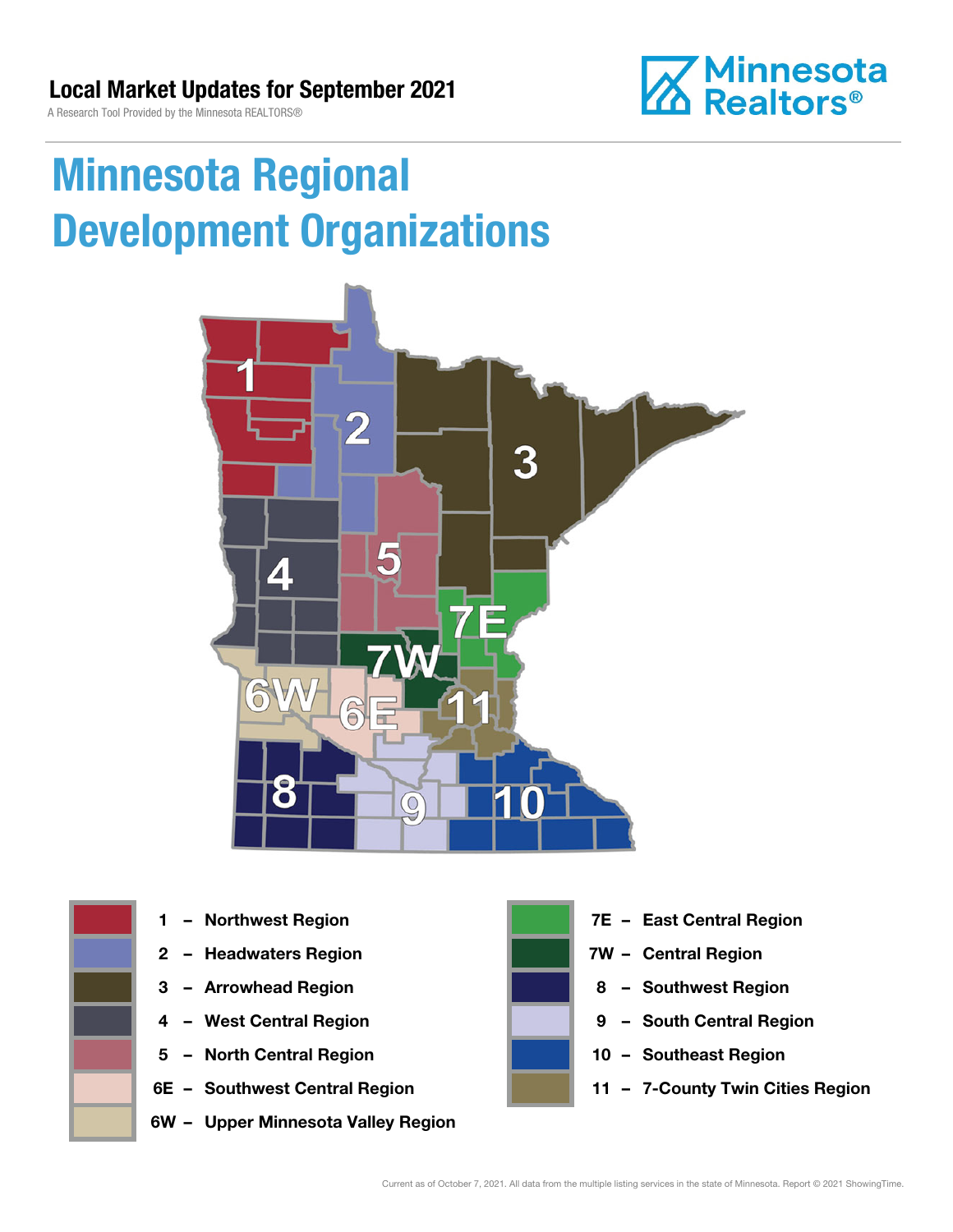A Research Tool Provided by the Minnesota REALTORS®



### 1 – Northwest Region

|                                          | <b>September</b> |           |                | <b>Year to Date</b> |                    |                |
|------------------------------------------|------------------|-----------|----------------|---------------------|--------------------|----------------|
| <b>Key Metrics</b>                       | 2020             | 2021      | Percent Change | <b>Thru 9-2020</b>  | <b>Thru 9-2021</b> | Percent Change |
| <b>New Listings</b>                      | 47               | 64        | $+36.2%$       | 491                 | 449                | - 8.6%         |
| <b>Pending Sales</b>                     | 41               | 51        | $+24.4%$       | 415                 | 434                | $+4.6%$        |
| <b>Closed Sales</b>                      | 68               | 49        | $-27.9%$       | 367                 | 417                | $+13.6%$       |
| Median Sales Price*                      | \$139,000        | \$167,600 | $+20.6%$       | \$133,000           | \$157,500          | $+18.4%$       |
| Percent of Original List Price Received* | 92.9%            | 96.1%     | $+3.4%$        | 92.2%               | 95.9%              | $+4.0%$        |
| Days on Market Until Sale                | 92               | 52        | $-43.5%$       | 101                 | 67                 | $-33.7%$       |
| Months Supply of Inventory               | 4.0              | 2.2       | $-45.0%$       |                     |                    | --             |

\* Does not account for sale concessions and/or down payment assistance. Note: Activity for one month can sometimes look extreme due to small sample size.



#### **Historical Median Sales Price** Rolling 12-Month Calculation



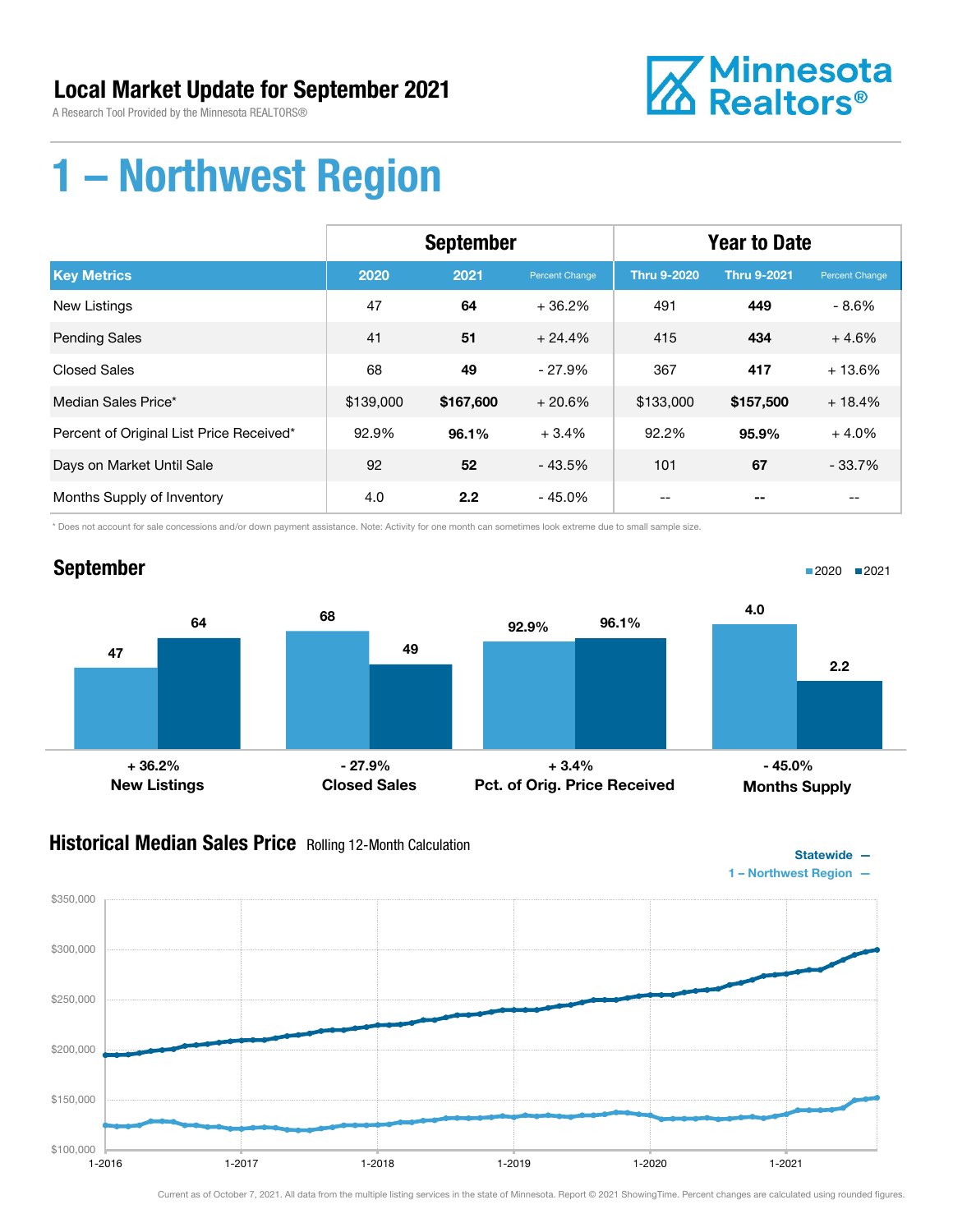

### 2 – Headwaters Region

|                                          | <b>September</b> |           |                | <b>Year to Date</b> |                    |                |
|------------------------------------------|------------------|-----------|----------------|---------------------|--------------------|----------------|
| <b>Key Metrics</b>                       | 2020             | 2021      | Percent Change | <b>Thru 9-2020</b>  | <b>Thru 9-2021</b> | Percent Change |
| <b>New Listings</b>                      | 124              | 137       | $+10.5%$       | 1,165               | 1,164              | $-0.1%$        |
| <b>Pending Sales</b>                     | 114              | 121       | $+6.1%$        | 985                 | 983                | $-0.2%$        |
| <b>Closed Sales</b>                      | 143              | 136       | $-4.9%$        | 858                 | 898                | $+4.7%$        |
| Median Sales Price*                      | \$194,200        | \$218,400 | $+12.5%$       | \$191,750           | \$224,500          | $+17.1%$       |
| Percent of Original List Price Received* | 95.4%            | 97.9%     | $+2.6%$        | 95.3%               | 98.3%              | $+3.1%$        |
| Days on Market Until Sale                | 73               | 27        | $-63.0%$       | 73                  | 44                 | $-39.7%$       |
| Months Supply of Inventory               | 3.0              | 2.3       | - 23.3%        | --                  |                    | --             |

\* Does not account for sale concessions and/or down payment assistance. Note: Activity for one month can sometimes look extreme due to small sample size.

#### September



#### **Historical Median Sales Price** Rolling 12-Month Calculation



■2020 ■2021

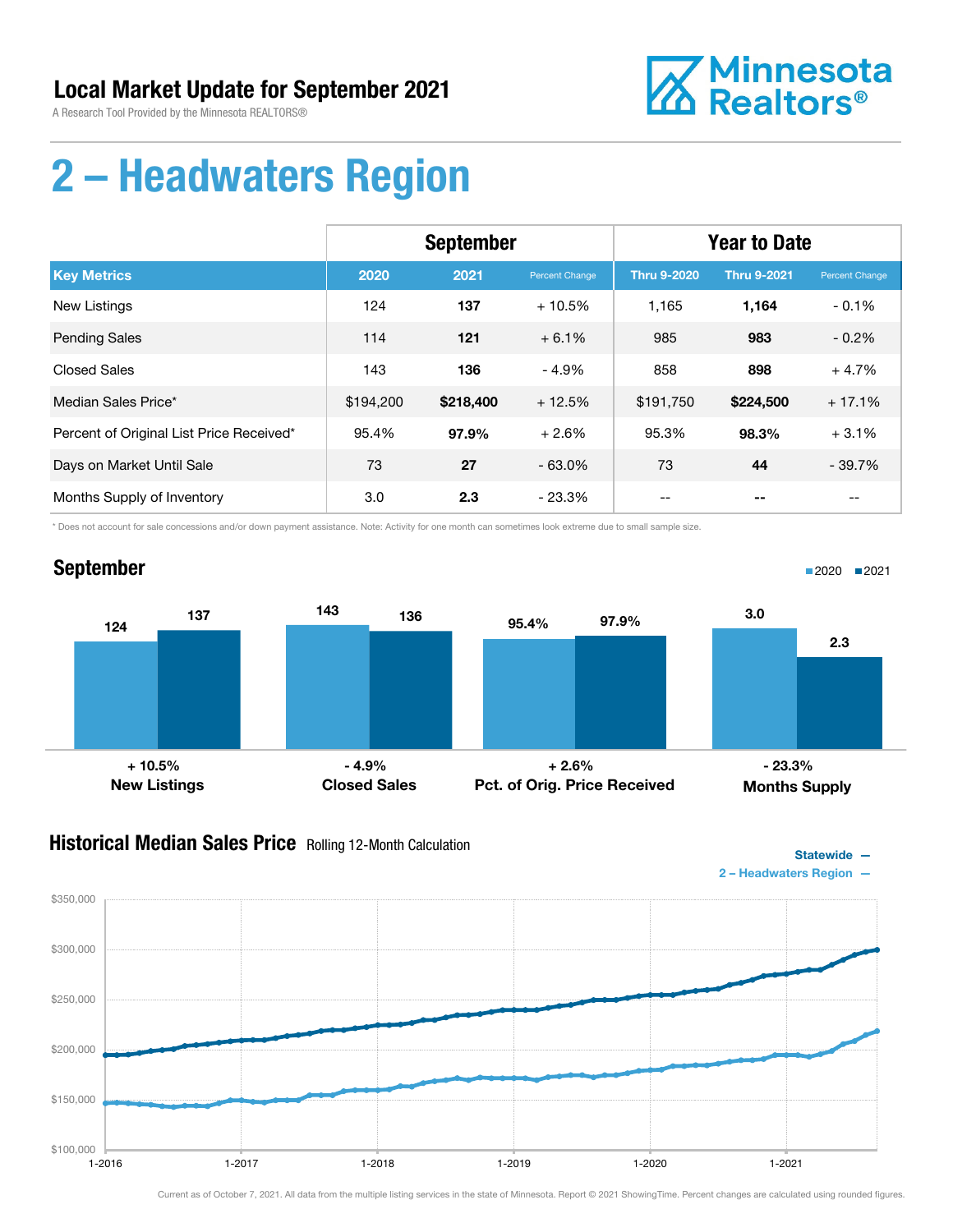

# 3 – Arrowhead Region

|                                          | <b>September</b> |           |                | <b>Year to Date</b> |                    |                |
|------------------------------------------|------------------|-----------|----------------|---------------------|--------------------|----------------|
| <b>Key Metrics</b>                       | 2020             | 2021      | Percent Change | <b>Thru 9-2020</b>  | <b>Thru 9-2021</b> | Percent Change |
| New Listings                             | 609              | 488       | $-19.9\%$      | 5,158               | 4,887              | $-5.3%$        |
| <b>Pending Sales</b>                     | 602              | 442       | $-26.6%$       | 4,560               | 4,246              | $-6.9%$        |
| <b>Closed Sales</b>                      | 674              | 566       | $-16.0%$       | 3,931               | 4,014              | $+2.1%$        |
| Median Sales Price*                      | \$199,000        | \$200,000 | $+0.5%$        | \$184,900           | \$205,000          | $+10.9%$       |
| Percent of Original List Price Received* | 95.2%            | 97.6%     | $+2.5%$        | 95.1%               | 98.7%              | $+3.8%$        |
| Days on Market Until Sale                | 77               | 42        | $-45.5%$       | 80                  | 51                 | $-36.3%$       |
| Months Supply of Inventory               | 3.3              | 2.4       | - 27.3%        |                     |                    | --             |

\* Does not account for sale concessions and/or down payment assistance. Note: Activity for one month can sometimes look extreme due to small sample size.



#### **Historical Median Sales Price** Rolling 12-Month Calculation



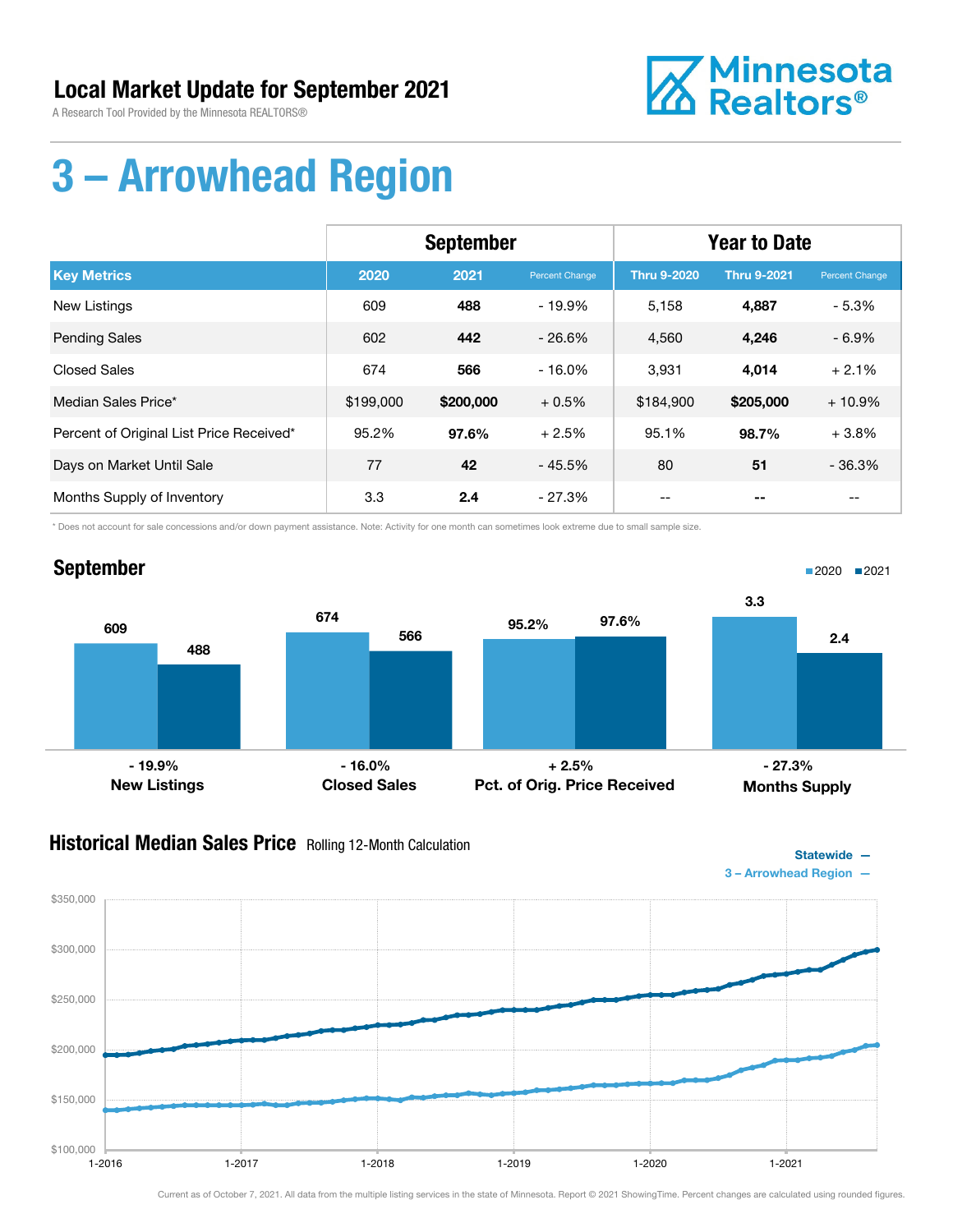A Research Tool Provided by the Minnesota REALTORS®



■2020 2021

# 4 – West Central Region

|                                          | <b>September</b> |           |                | <b>Year to Date</b> |                    |                |
|------------------------------------------|------------------|-----------|----------------|---------------------|--------------------|----------------|
| <b>Key Metrics</b>                       | 2020             | 2021      | Percent Change | <b>Thru 9-2020</b>  | <b>Thru 9-2021</b> | Percent Change |
| <b>New Listings</b>                      | 296              | 240       | $-18.9%$       | 2,884               | 2,539              | $-12.0%$       |
| <b>Pending Sales</b>                     | 300              | 237       | $-21.0%$       | 2,442               | 2,242              | $-8.2%$        |
| <b>Closed Sales</b>                      | 351              | 286       | $-18.5%$       | 2,112               | 2,047              | $-3.1%$        |
| Median Sales Price*                      | \$245,000        | \$250,500 | $+2.2%$        | \$222,000           | \$240,000          | $+8.1%$        |
| Percent of Original List Price Received* | 95.8%            | 99.3%     | $+3.7%$        | 95.7%               | 98.4%              | $+2.8%$        |
| Days on Market Until Sale                | 67               | 32        | $-52.2\%$      | 68                  | 46                 | $-32.4%$       |
| Months Supply of Inventory               | 3.1              | 2.4       | - 22.6%        |                     |                    |                |

\* Does not account for sale concessions and/or down payment assistance. Note: Activity for one month can sometimes look extreme due to small sample size.

### September



#### **Historical Median Sales Price** Rolling 12-Month Calculation

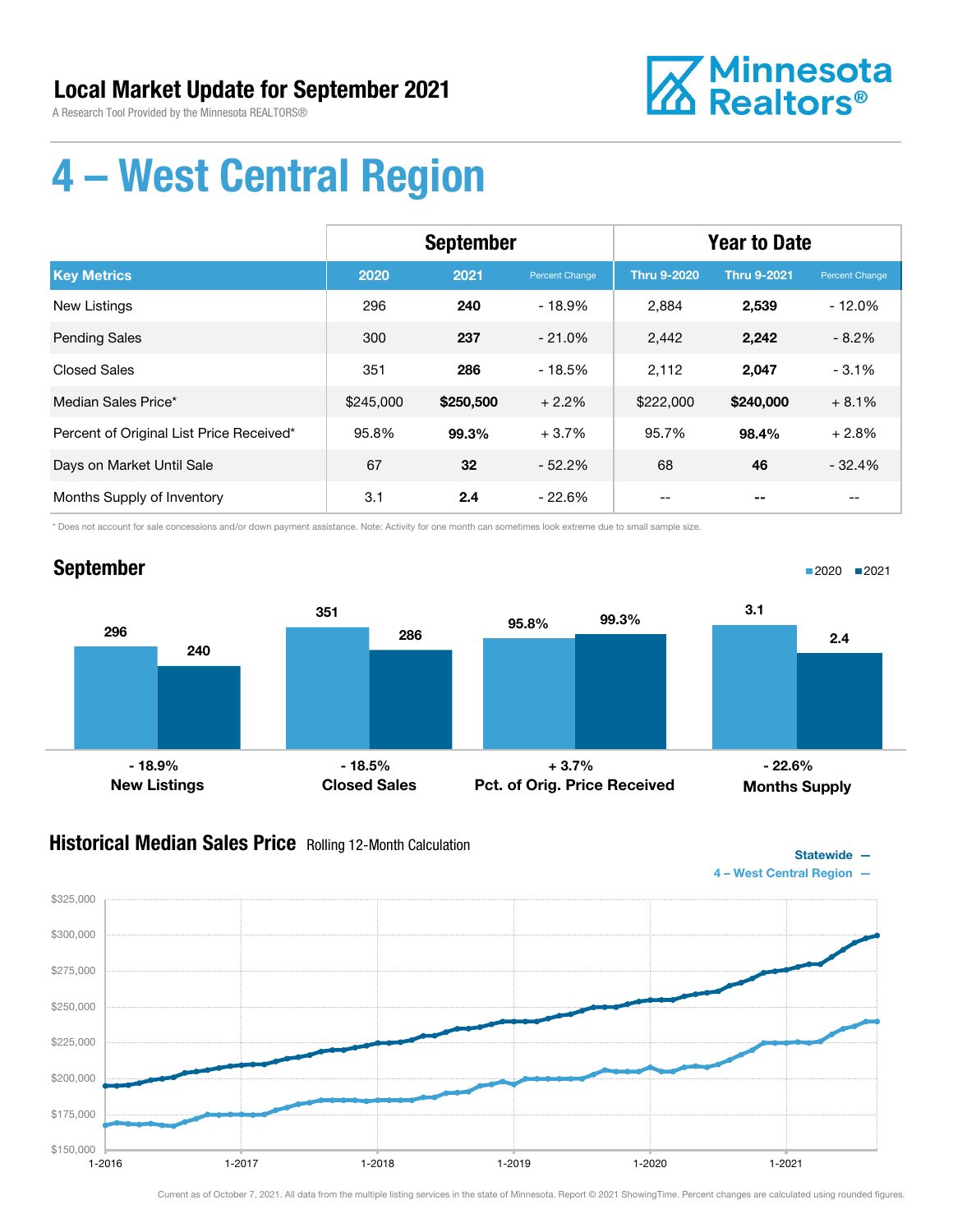

# 5 – North Central Region

|                                          | <b>September</b> |           |                | <b>Year to Date</b> |                    |                |
|------------------------------------------|------------------|-----------|----------------|---------------------|--------------------|----------------|
| <b>Key Metrics</b>                       | 2020             | 2021      | Percent Change | <b>Thru 9-2020</b>  | <b>Thru 9-2021</b> | Percent Change |
| New Listings                             | 398              | 348       | $-12.6%$       | 3,305               | 3,032              | $-8.3%$        |
| <b>Pending Sales</b>                     | 433              | 332       | $-23.3%$       | 2,907               | 2,535              | $-12.8%$       |
| <b>Closed Sales</b>                      | 414              | 348       | $-15.9%$       | 2,501               | 2,309              | $-7.7%$        |
| Median Sales Price*                      | \$230,000        | \$255,250 | $+11.0%$       | \$220,000           | \$250,000          | $+13.6%$       |
| Percent of Original List Price Received* | 97.1%            | 99.5%     | $+2.5%$        | 95.8%               | 99.7%              | $+4.1%$        |
| Days on Market Until Sale                | 55               | 28        | $-49.1%$       | 71                  | 36                 | $-49.3%$       |
| Months Supply of Inventory               | 2.6              | 2.0       | $-23.1%$       |                     |                    |                |

\* Does not account for sale concessions and/or down payment assistance. Note: Activity for one month can sometimes look extreme due to small sample size.

#### September



#### **Historical Median Sales Price** Rolling 12-Month Calculation



■2020 2021

Statewide —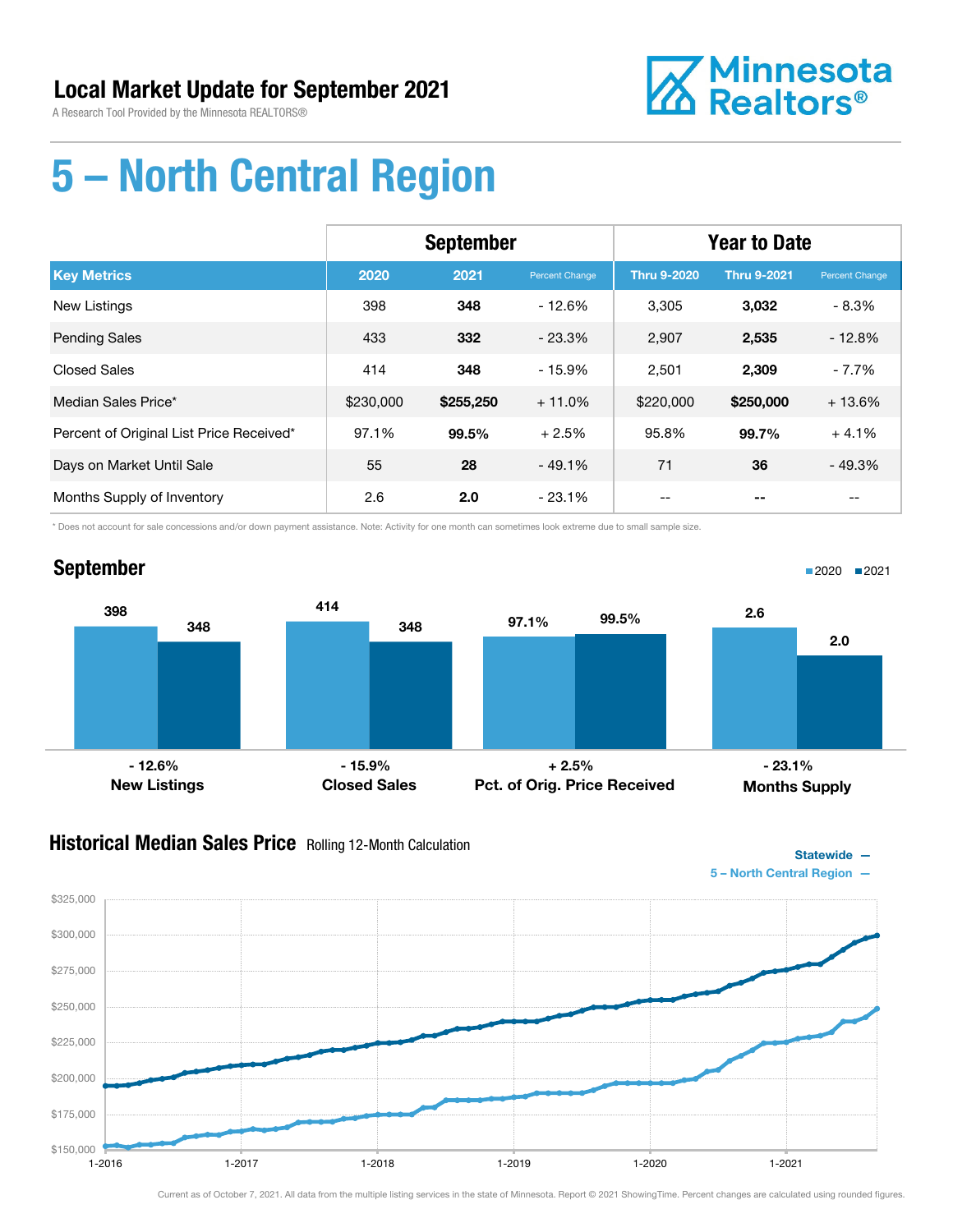

### 6E – Southwest Central Region

|                                          | <b>September</b> |           |                | <b>Year to Date</b> |                    |                |
|------------------------------------------|------------------|-----------|----------------|---------------------|--------------------|----------------|
| <b>Key Metrics</b>                       | 2020             | 2021      | Percent Change | <b>Thru 9-2020</b>  | <b>Thru 9-2021</b> | Percent Change |
| <b>New Listings</b>                      | 180              | 172       | $-4.4%$        | 1.431               | 1,491              | $+4.2%$        |
| <b>Pending Sales</b>                     | 199              | 164       | $-17.6%$       | 1,308               | 1,281              | $-2.1%$        |
| <b>Closed Sales</b>                      | 173              | 154       | $-11.0%$       | 1,157               | 1,191              | $+2.9%$        |
| Median Sales Price*                      | \$198,990        | \$215,276 | $+8.2%$        | \$180,000           | \$213,455          | $+18.6%$       |
| Percent of Original List Price Received* | 97.1%            | 99.8%     | $+2.8%$        | 96.4%               | 99.7%              | $+3.4%$        |
| Days on Market Until Sale                | 60               | 30        | $-50.0\%$      | 63                  | 35                 | $-44.4%$       |
| Months Supply of Inventory               | 2.2              | 1.8       | - 18.2%        | --                  |                    | --             |

\* Does not account for sale concessions and/or down payment assistance. Note: Activity for one month can sometimes look extreme due to small sample size.

### September



#### **Historical Median Sales Price** Rolling 12-Month Calculation



■2020 ■2021

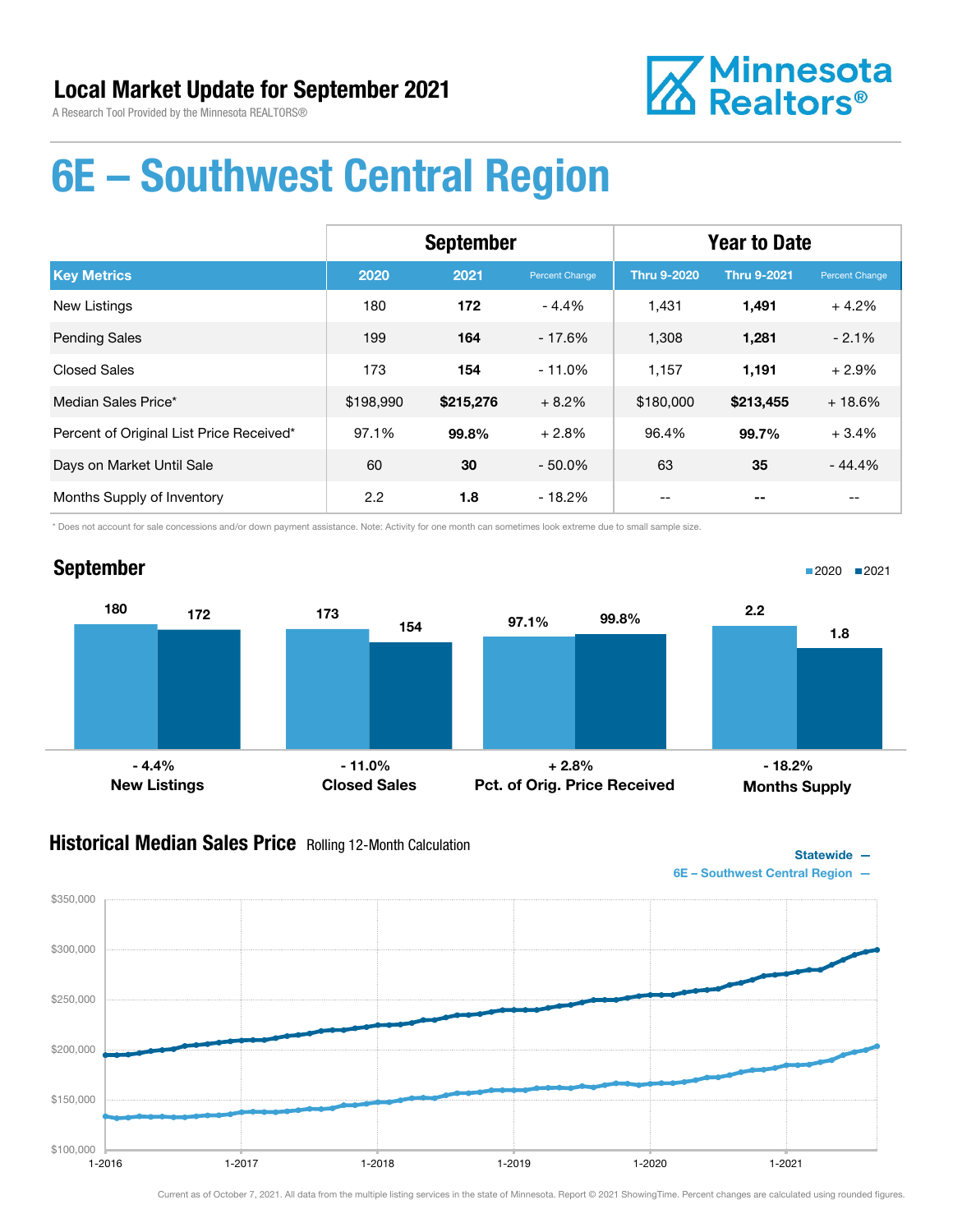

# **Z** Minnesota<br>**ZA Realtors**®

### 6W – Upper Minnesota Valley Region

|                                          | <b>September</b> |           |                | <b>Year to Date</b> |                    |                |
|------------------------------------------|------------------|-----------|----------------|---------------------|--------------------|----------------|
| <b>Key Metrics</b>                       | 2020             | 2021      | Percent Change | <b>Thru 9-2020</b>  | <b>Thru 9-2021</b> | Percent Change |
| <b>New Listings</b>                      | 53               | 45        | $-15.1%$       | 403                 | 394                | $-2.2\%$       |
| <b>Pending Sales</b>                     | 59               | 41        | $-30.5%$       | 315                 | 353                | $+12.1%$       |
| <b>Closed Sales</b>                      | 47               | 41        | $-12.8%$       | 286                 | 354                | $+23.8%$       |
| Median Sales Price*                      | \$95,000         | \$134,000 | $+41.1%$       | \$101,250           | \$118,250          | $+16.8%$       |
| Percent of Original List Price Received* | 90.5%            | 97.0%     | $+7.2%$        | 89.6%               | $93.2\%$           | $+4.0%$        |
| Days on Market Until Sale                | 84               | 49        | $-41.7%$       | 107                 | 81                 | $-24.3%$       |
| Months Supply of Inventory               | 5.0              | 2.9       | $-42.0\%$      |                     |                    | --             |

\* Does not account for sale concessions and/or down payment assistance. Note: Activity for one month can sometimes look extreme due to small sample size.

#### September



#### **Historical Median Sales Price** Rolling 12-Month Calculation



■2020 2021



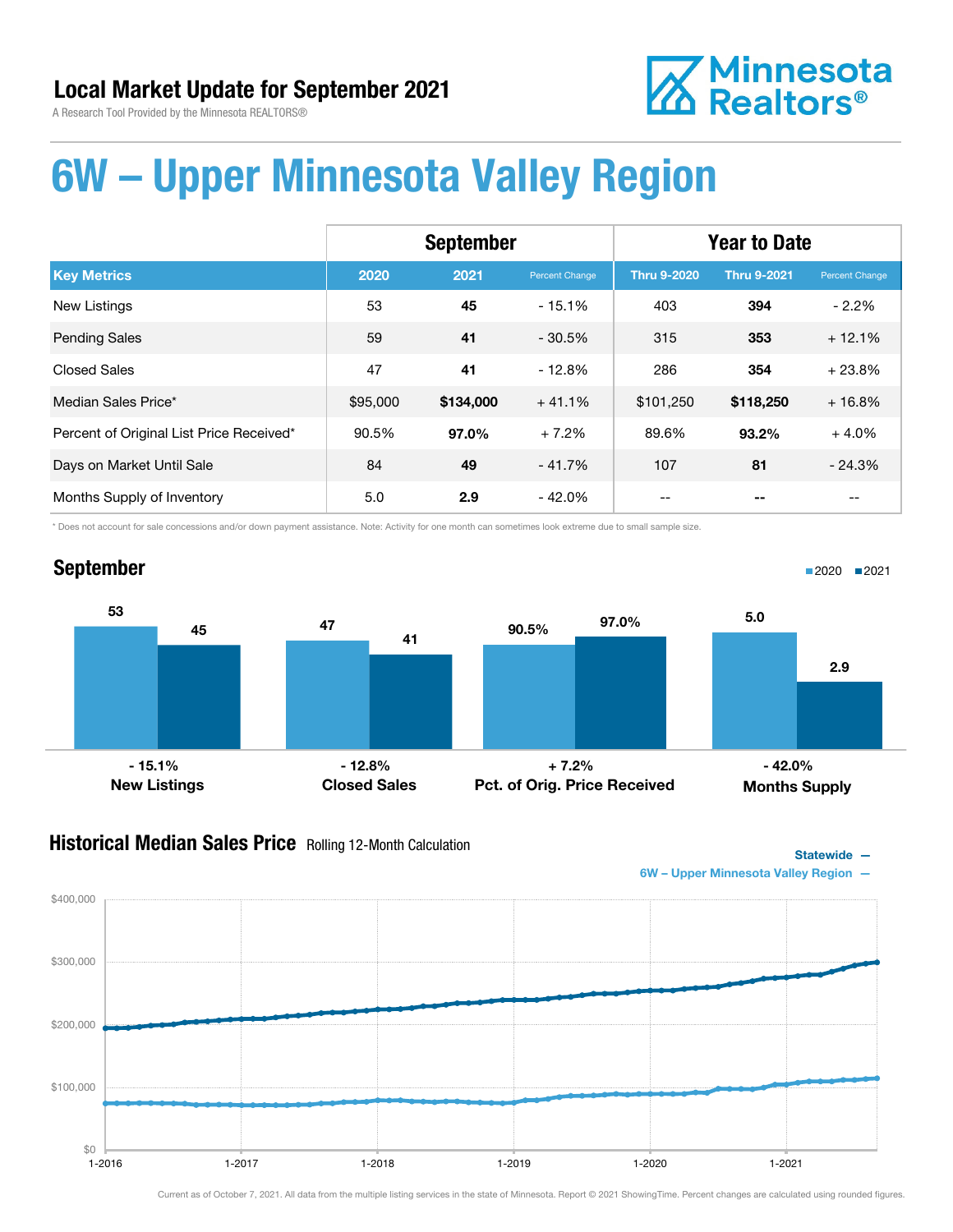

■2020 2021

# 7E – East Central Region

|                                          | <b>September</b> |           |                | <b>Year to Date</b> |                    |                |
|------------------------------------------|------------------|-----------|----------------|---------------------|--------------------|----------------|
| <b>Key Metrics</b>                       | 2020             | 2021      | Percent Change | <b>Thru 9-2020</b>  | <b>Thru 9-2021</b> | Percent Change |
| New Listings                             | 358              | 363       | $+1.4%$        | 3,058               | 2,911              | $-4.8%$        |
| <b>Pending Sales</b>                     | 335              | 320       | $-4.5%$        | 2,619               | 2,480              | $-5.3%$        |
| <b>Closed Sales</b>                      | 365              | 304       | $-16.7%$       | 2,328               | 2,306              | $-0.9%$        |
| Median Sales Price*                      | \$242,500        | \$280,000 | $+15.5%$       | \$239,900           | \$280,000          | $+16.7%$       |
| Percent of Original List Price Received* | 99.5%            | 101.1%    | $+1.6%$        | 98.4%               | 101.8%             | $+3.5%$        |
| Days on Market Until Sale                | 34               | 30        | $-11.8%$       | 48                  | 31                 | $-35.4%$       |
| Months Supply of Inventory               | 2.0              | 1.6       | $-20.0\%$      |                     |                    |                |

\* Does not account for sale concessions and/or down payment assistance. Note: Activity for one month can sometimes look extreme due to small sample size.

#### September



#### **Historical Median Sales Price** Rolling 12-Month Calculation

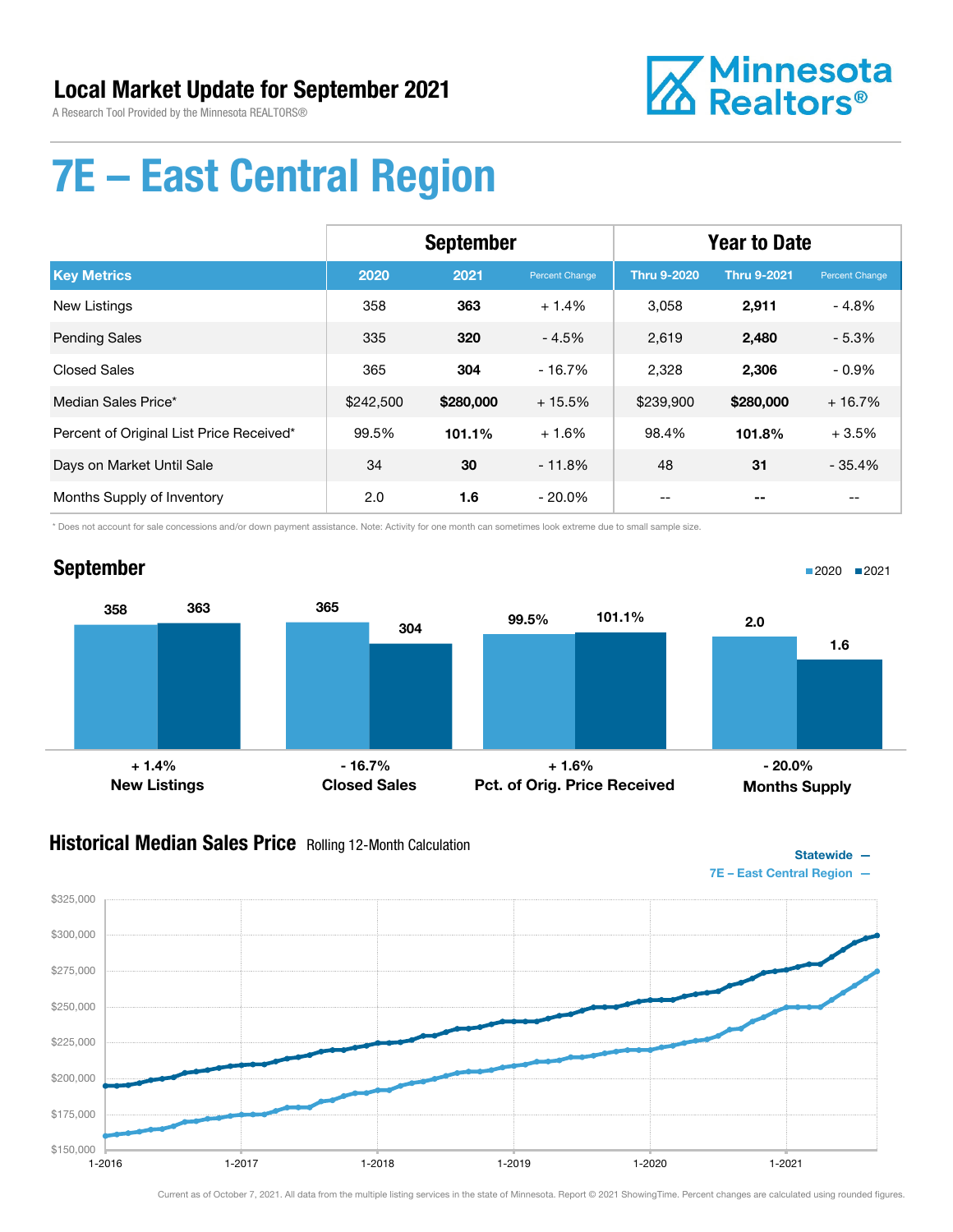A Research Tool Provided by the Minnesota REALTORS®



# 7W – Central Region

|                                          | <b>September</b> |           |                | <b>Year to Date</b> |                    |                |
|------------------------------------------|------------------|-----------|----------------|---------------------|--------------------|----------------|
| <b>Key Metrics</b>                       | 2020             | 2021      | Percent Change | <b>Thru 9-2020</b>  | <b>Thru 9-2021</b> | Percent Change |
| <b>New Listings</b>                      | 943              | 866       | $-8.2%$        | 7,926               | 7,773              | $-1.9%$        |
| <b>Pending Sales</b>                     | 792              | 690       | $-12.9%$       | 6,545               | 6,467              | $-1.2%$        |
| <b>Closed Sales</b>                      | 793              | 771       | $-2.8%$        | 5,897               | 6,028              | $+2.2%$        |
| Median Sales Price*                      | \$270,000        | \$309,900 | $+14.8%$       | \$260,000           | \$303,000          | $+16.5%$       |
| Percent of Original List Price Received* | 99.6%            | 101.2%    | $+1.6%$        | 98.7%               | 101.9%             | $+3.2%$        |
| Days on Market Until Sale                | 38               | 27        | $-28.9%$       | 45                  | 29                 | $-35.6%$       |
| Months Supply of Inventory               | 1.9              | 1.5       | $-21.1\%$      |                     |                    |                |

\* Does not account for sale concessions and/or down payment assistance. Note: Activity for one month can sometimes look extreme due to small sample size.



#### Historical Median Sales Price Rolling 12-Month Calculation

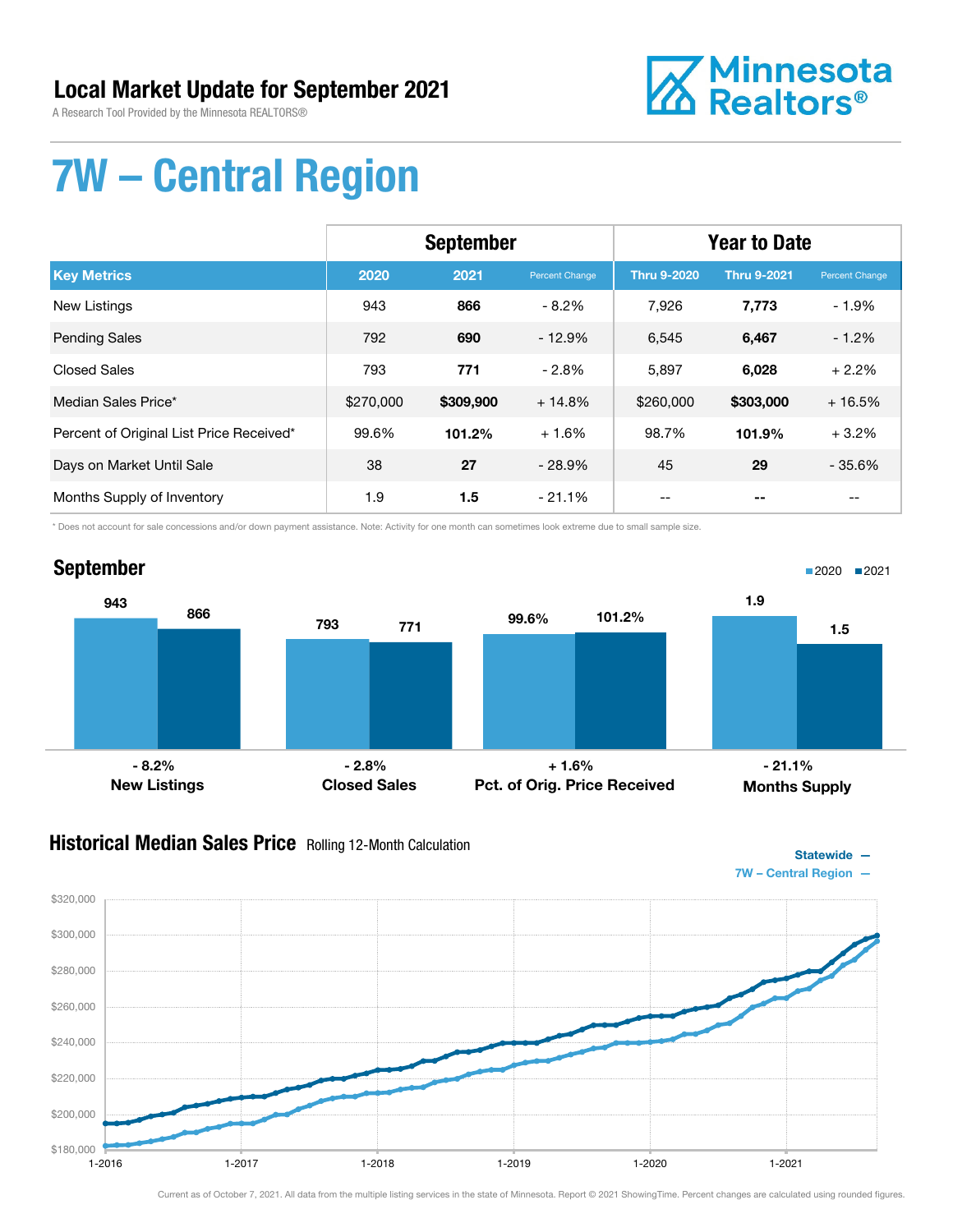A Research Tool Provided by the Minnesota REALTORS®



### 8 – Southwest Region

|                                          | <b>September</b> |           |                | <b>Year to Date</b> |                    |                |
|------------------------------------------|------------------|-----------|----------------|---------------------|--------------------|----------------|
| <b>Key Metrics</b>                       | 2020             | 2021      | Percent Change | <b>Thru 9-2020</b>  | <b>Thru 9-2021</b> | Percent Change |
| New Listings                             | 128              | 121       | $-5.5%$        | 1,055               | 1,048              | $-0.7%$        |
| <b>Pending Sales</b>                     | 106              | 126       | $+18.9%$       | 893                 | 979                | $+9.6%$        |
| <b>Closed Sales</b>                      | 121              | 114       | $-5.8%$        | 811                 | 925                | $+14.1%$       |
| Median Sales Price*                      | \$133,000        | \$153,000 | $+15.0%$       | \$128,000           | \$145,000          | $+13.3%$       |
| Percent of Original List Price Received* | 94.1%            | 96.1%     | $+2.1%$        | 92.3%               | 95.3%              | $+3.3%$        |
| Days on Market Until Sale                | 74               | 40        | $-45.9%$       | 86                  | 63                 | $-26.7%$       |
| Months Supply of Inventory               | 3.7              | 2.0       | $-45.9%$       | --                  | --                 | $- -$          |

\* Does not account for sale concessions and/or down payment assistance. Note: Activity for one month can sometimes look extreme due to small sample size.



#### **Historical Median Sales Price** Rolling 12-Month Calculation



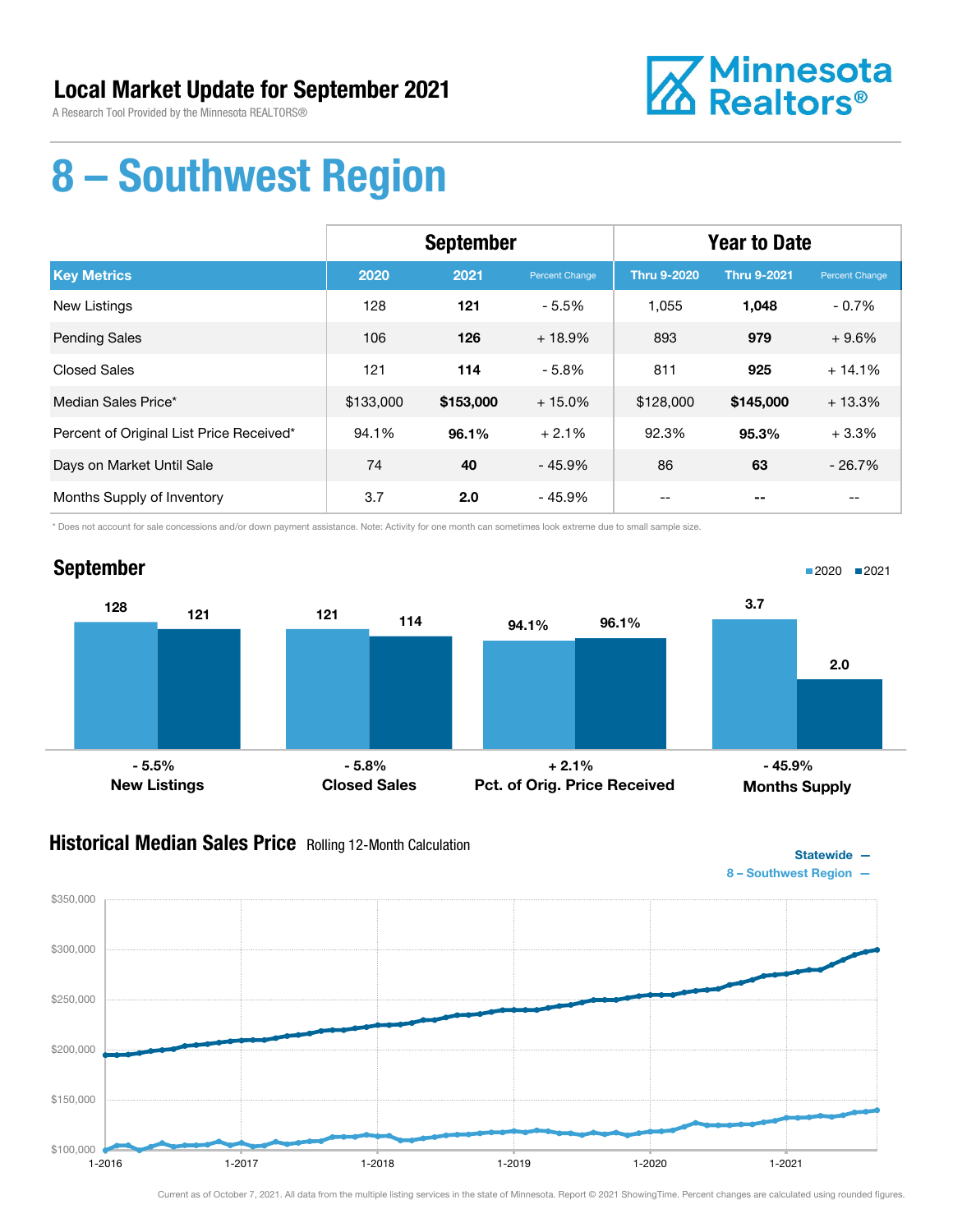

# 9 – South Central Region

|                                          | <b>September</b> |           |                | <b>Year to Date</b> |                    |                       |
|------------------------------------------|------------------|-----------|----------------|---------------------|--------------------|-----------------------|
| <b>Key Metrics</b>                       | 2020             | 2021      | Percent Change | <b>Thru 9-2020</b>  | <b>Thru 9-2021</b> | <b>Percent Change</b> |
| New Listings                             | 313              | 323       | $+3.2%$        | 2,787               | 2,802              | $+0.5%$               |
| <b>Pending Sales</b>                     | 305              | 257       | $-15.7%$       | 2,707               | 2,521              | $-6.9%$               |
| <b>Closed Sales</b>                      | 317              | 280       | $-11.7%$       | 2,435               | 2,388              | $-1.9%$               |
| Median Sales Price*                      | \$197,000        | \$205,000 | $+4.1%$        | \$186,000           | \$210,100          | $+13.0%$              |
| Percent of Original List Price Received* | 97.2%            | 99.7%     | $+2.6%$        | 96.3%               | 99.6%              | $+3.4%$               |
| Days on Market Until Sale                | 94               | 53        | $-43.6%$       | 97                  | 65                 | $-33.0%$              |
| Months Supply of Inventory               | 1.8              | 1.7       | - 5.6%         | --                  |                    | --                    |

\* Does not account for sale concessions and/or down payment assistance. Note: Activity for one month can sometimes look extreme due to small sample size.

#### September 313 323 317 280 New Listings Closed Sales 97.2% 99.7% Pct. of Orig. Price Received 1.8  $1.7$ Months Supply ■2020 ■2021 + 3.2% - 11.7% + 2.6% - 5.6%

### Historical Median Sales Price Rolling 12-Month Calculation



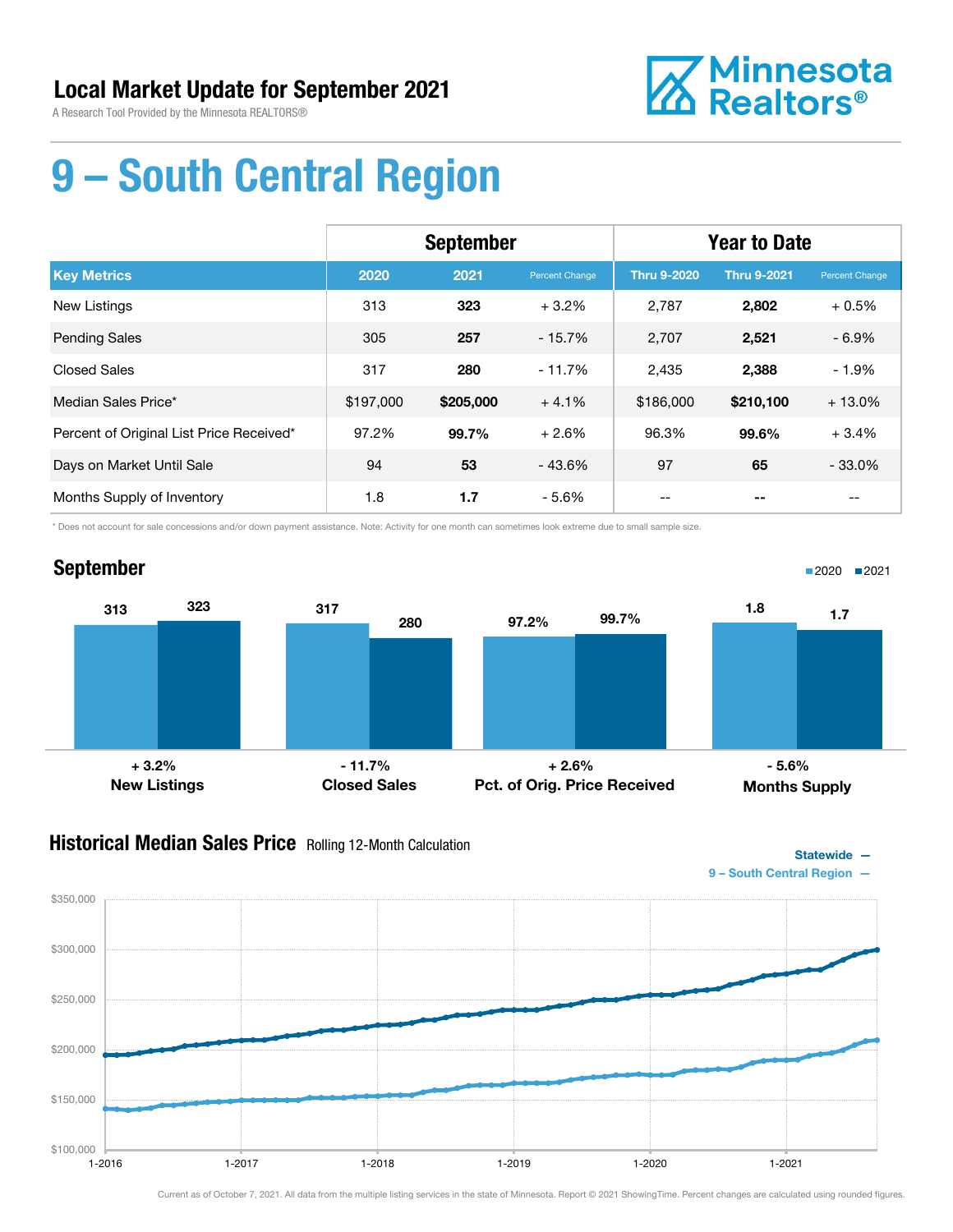

# 10 – Southeast Region

|                                          | <b>September</b> |           |                | <b>Year to Date</b> |                    |                |
|------------------------------------------|------------------|-----------|----------------|---------------------|--------------------|----------------|
| <b>Key Metrics</b>                       | 2020             | 2021      | Percent Change | <b>Thru 9-2020</b>  | <b>Thru 9-2021</b> | Percent Change |
| <b>New Listings</b>                      | 727              | 744       | $+2.3%$        | 6,477               | 6,509              | $+0.5%$        |
| <b>Pending Sales</b>                     | 724              | 622       | $-14.1%$       | 5,874               | 5,815              | $-1.0%$        |
| <b>Closed Sales</b>                      | 731              | 699       | $-4.4%$        | 5,386               | 5,472              | $+1.6%$        |
| Median Sales Price*                      | \$232,000        | \$256,000 | $+10.3%$       | \$225,000           | \$250,000          | $+11.1%$       |
| Percent of Original List Price Received* | 98.5%            | 99.5%     | $+1.0%$        | 97.7%               | 100.5%             | $+2.9%$        |
| Days on Market Until Sale                | 44               | 24        | $-45.5%$       | 54                  | 31                 | $-42.6%$       |
| Months Supply of Inventory               | 1.9              | 1.5       | $-21.1%$       | --                  | --                 | $- -$          |

\* Does not account for sale concessions and/or down payment assistance. Note: Activity for one month can sometimes look extreme due to small sample size.



### Historical Median Sales Price Rolling 12-Month Calculation